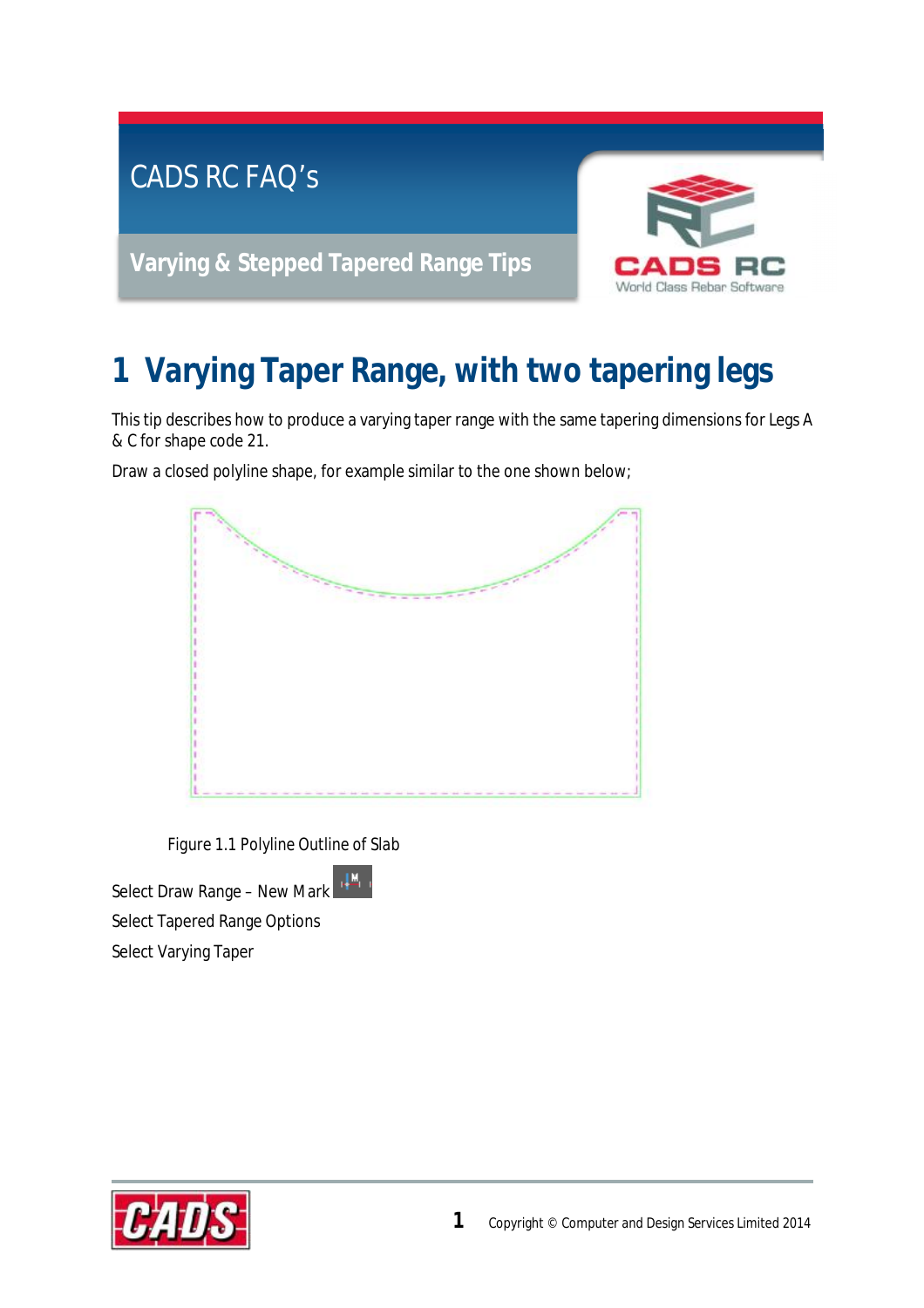

*Figure 1.2 Range Type Selection & Tapered Range Type Selection* 

In the Draw Bar Dialog, setup the following options;

Shape Code 21, Grade B, 20mm dia, 200 c/c

|                                |                        |                      |                     |          |                  | <b>CADS RC - Bar Drawing</b>                    |           |                  | $\mathsf{x}$  |
|--------------------------------|------------------------|----------------------|---------------------|----------|------------------|-------------------------------------------------|-----------|------------------|---------------|
|                                | Sketch Bar Shape Code: |                      | 21                  |          |                  | Set Sketch Bar                                  | Other     | Un-Scheduled Bar |               |
| Shape Code                     |                        |                      |                     |          |                  |                                                 |           |                  |               |
|                                |                        | 00<br>01<br>11<br>12 | ۸<br>21<br>Std.     |          |                  | Suppress c/c display<br>Suppress Label Multiply |           |                  |               |
| $\vert 2 \vert$<br>A A         | $\langle C \rangle$    | 13<br>14<br>15<br>21 | 99<br>- 1<br>Del    |          |                  | View                                            | Alignment |                  | Bar Style     |
|                                | $\overline{B}$         |                      |                     |          |                  | Left<br>$\checkmark$                            | Outer     | $\checkmark$     | Centre<br>v   |
| <b>Bar Label Data</b><br>Multi | No.Bars<br>Grade       |                      | Size                |          | Prfx             | Mark                                            | c/c       |                  | Notes         |
| O<br>1                         | $\mathsf B$            |                      | 20<br>v             | v        |                  | 01                                              | 200.0     |                  |               |
| Assign Barto<br>Member         |                        |                      | Release             |          |                  | Drawing Sheet                                   |           |                  | Revision Mark |
| <b>UNASSIGNED</b>              | v                      | $\cdots$             | <b>UNASSIGNED</b>   |          | $\omega_{\rm e}$ | 01                                              | v         |                  |               |
| Bid Item                       |                        |                      | <b>Billing Code</b> |          |                  | <b>Bid Structure</b>                            |           |                  |               |
|                                | UNASSIGNED Defai v     | $\Delta\Delta\phi$   | <b>UNASSIGNED</b>   | $\omega$ |                  | <b>UNASSIGNED</b>                               | V.        | $\ldots$         |               |
| Dimension Data                 |                        |                      |                     |          |                  |                                                 | Set No.:  |                  |               |
| <b>Edit Dimensions</b>         |                        |                      | First Bar           |          |                  | Last Bar                                        |           | Extract Data     |               |
| <b>Bar Lengths</b>             |                        |                      | 300                 |          | 300              |                                                 |           | Couplers         |               |

*Figure 1.3 Draw Bar Dialog* 

Select the Sketch Bar option

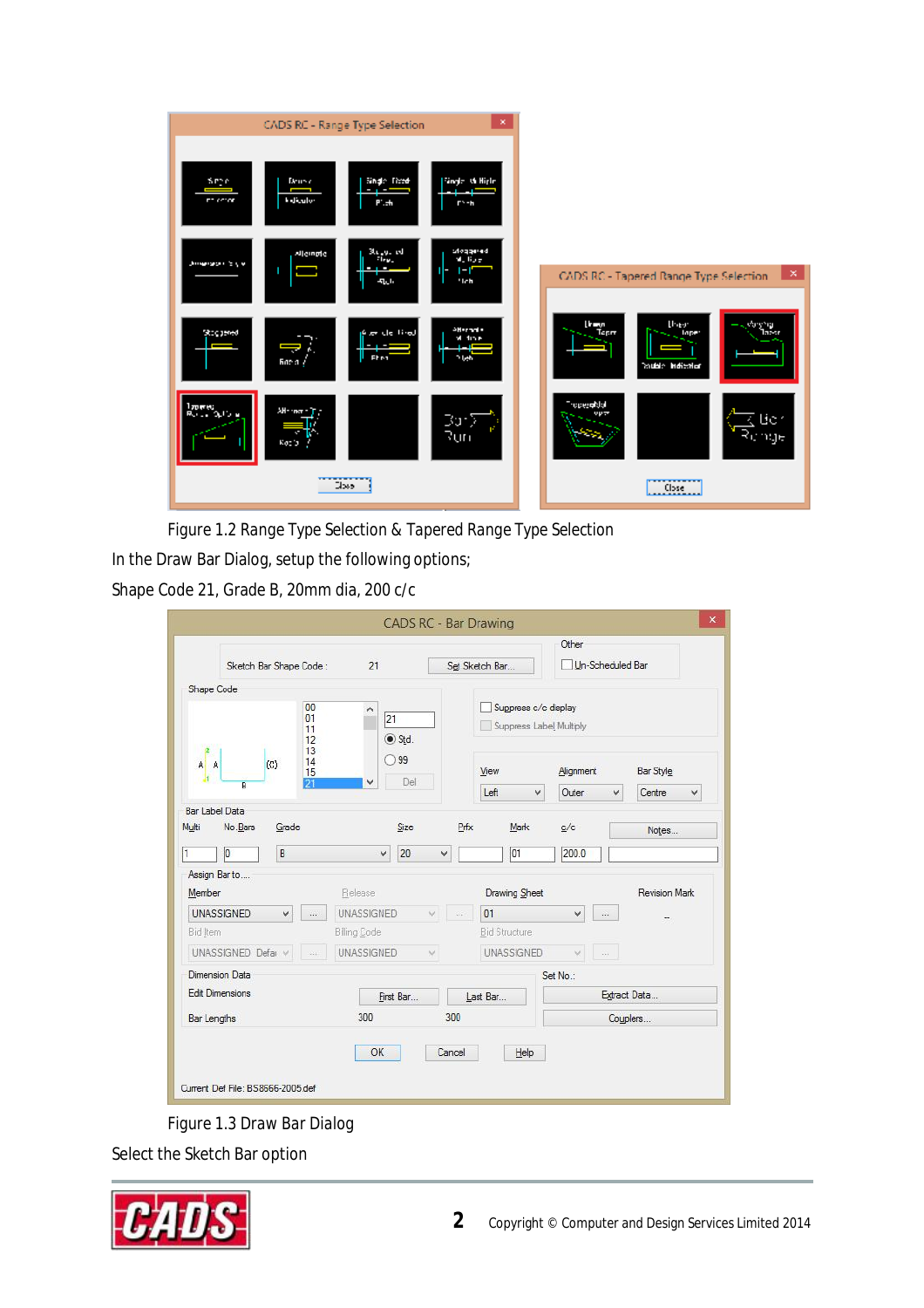## Choose Shape Code 21, left view

| Specify Shape Code to Depict Sketch Bar |                        | 00<br>01                   | ٨ | View      |
|-----------------------------------------|------------------------|----------------------------|---|-----------|
| A<br>А                                  | $\left( \circ \right)$ | 11<br>12<br>13<br>14<br>15 |   | Left<br>٧ |
|                                         | B                      | $\frac{21}{22}$            | v |           |
| Sketch Bar represents Shape Code:       |                        |                            |   | 21        |

*Figure 1.4 Sketch Bar Selection* 

Select the Dimensions button

Type in some dimensions for Leg C, this will force CADS RC to prompt which leg to taper when you draw the range. Note the view is set to left, leg A.

|   | Dimension data      |     |     |        | Scaled Diagram              |   |   |
|---|---------------------|-----|-----|--------|-----------------------------|---|---|
| A | 0.0                 | F   | 0.0 |        |                             |   |   |
| B | 0.0                 | G.  | 0.0 | Angle  |                             |   |   |
| C | 500                 | Н   | 0.0 | 0.0    |                             |   |   |
| D | 0,0                 |     | 0.0 |        |                             |   |   |
| Ë | 0.0                 | J   | 0.0 |        |                             |   |   |
|   | <b>Total Length</b> |     |     |        | Critical Dimension (CSFile) |   |   |
|   | Length of Bar       | 0.0 |     |        | <b>Dimension</b>            | A | Ÿ |
|   |                     |     |     |        |                             |   |   |
|   |                     |     | OK  | Cancel | Help                        |   |   |

*Figure 1.5 Sketch Bar Dimension Entry* 

Pick OK twice to return to the Draw Bar Dialog

Select the First Bar button and type in a dimension for Leg B pick OK

Repeat this procedure for the Last Bar button and type in the same dimension Dimension B is going to be a fixed length.

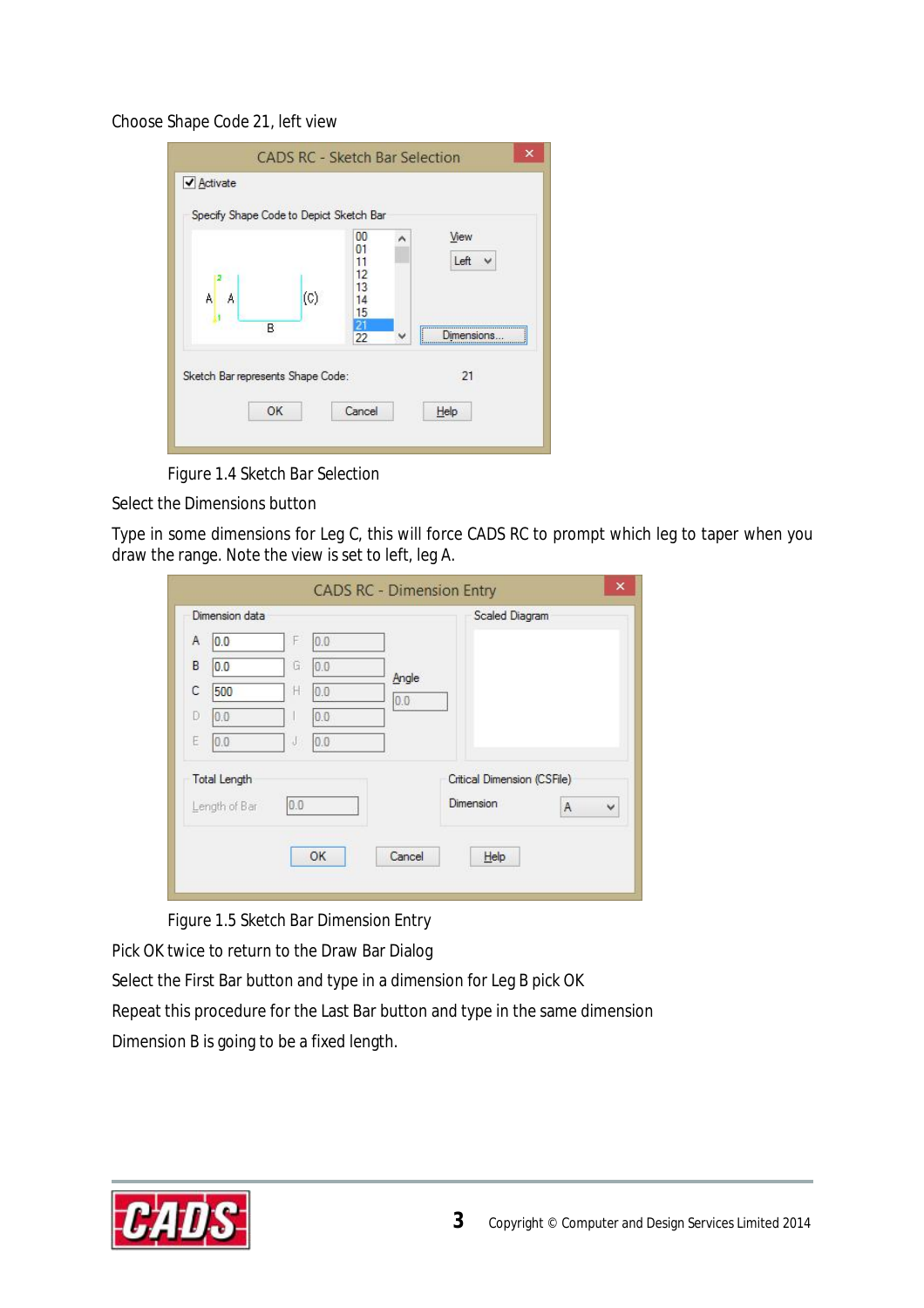|   | Dimension data                       |     |     |        | <b>Scaled Diagram</b>                    |        |
|---|--------------------------------------|-----|-----|--------|------------------------------------------|--------|
| A | 0.0                                  | F   | 0.0 |        |                                          |        |
| B | 300                                  | G   | 0.0 | Angle  |                                          |        |
| C | 0.0                                  | H   | 0.0 | 0.0    |                                          |        |
| D | 0.0                                  |     | 0.0 |        |                                          |        |
| E | 0.0                                  | J   | 0.0 |        |                                          |        |
|   | <b>Total Length</b><br>Length of Bar | 0.0 |     |        | Critical Dimension (CSFile)<br>Dimension | v<br>A |
|   |                                      |     | OK  | Cancel | Help                                     |        |

*Figure 1.6 First Bar Dimension Entry* 

Pick OK to exit the Draw Bar dialog.

Draw in the sketch bar and the range within the polyline.

Press enter to accept the number of bars

When prompted to Pick Entity, pick on the polyline you created earlier

The following will then display at the command line

"Path range can only taper one dimension at a time.

Enter dimension to be tapered (A C ) <A> :"

Press enter to accept Dimension A.

You are then prompted whether you want to apply the dimensions to another leg, answer Yes.



*Figure 1.7 Tapered Range – apply dimensions to alternative legs*  Enter dimension to be tapered (A C)<A>: Type in C and press enter

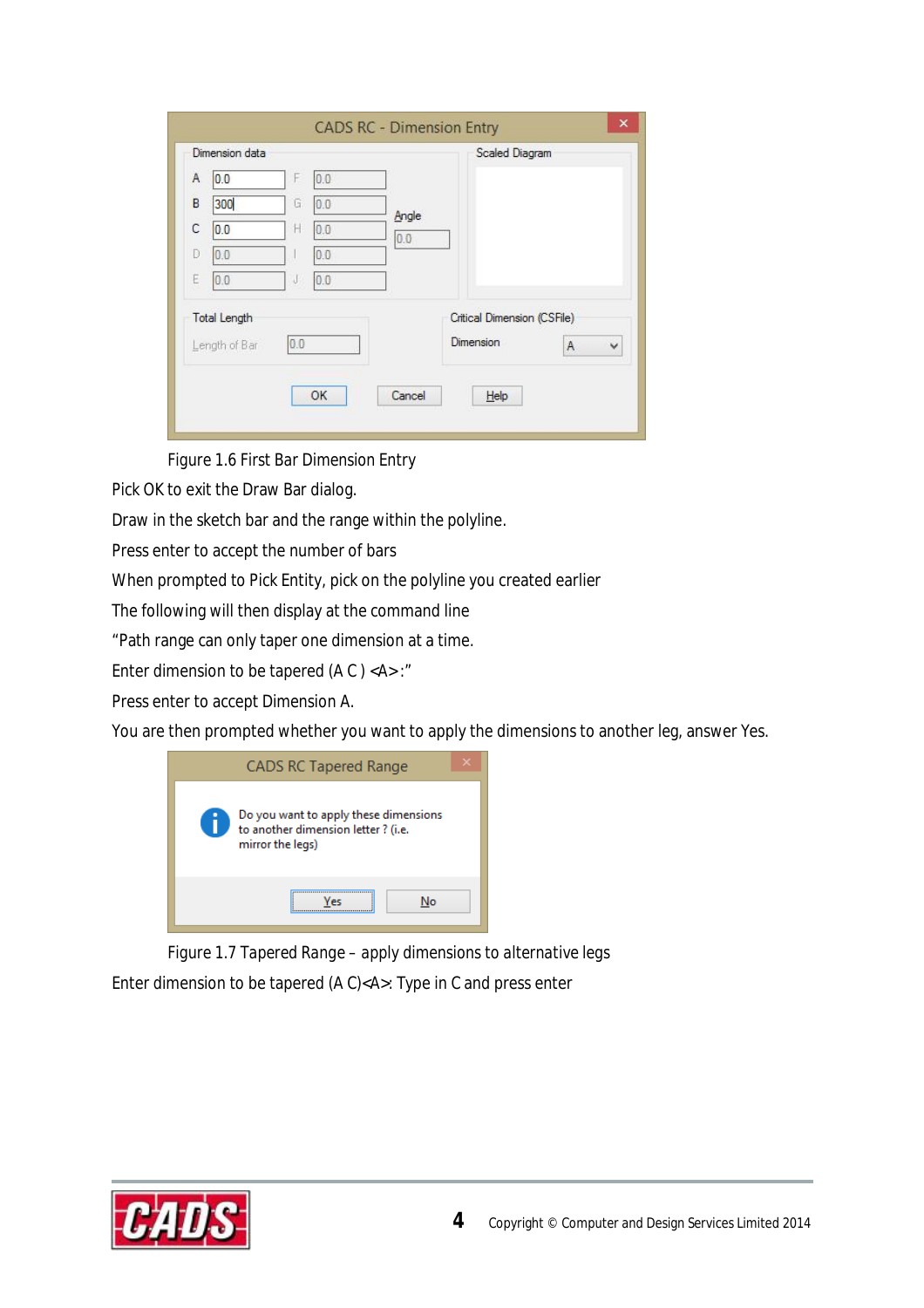

*Figure 1.8 Sketch showing placement of tapered bars* 

Label bar <No> ? or J to Justify : Y



*Figure 1.9 Varying Taper*  Outline showing the positions of the Reinforcement and range line.

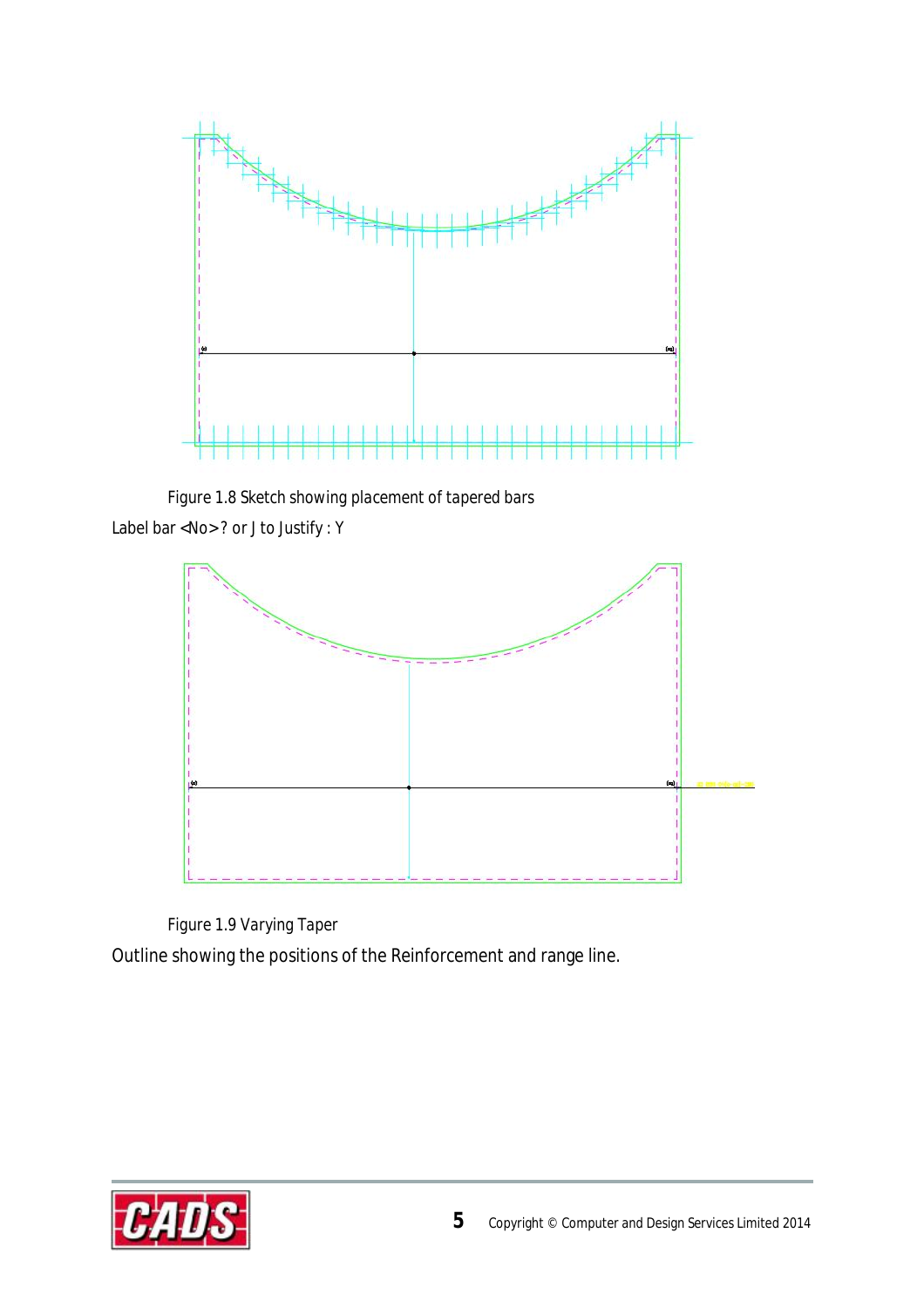| 霮<br>بمسا<br>$\frac{1}{2}$                                                                  | 澐                          | ≣                          | $\overline{1}$<br>ν. | 出石器        |                                         | والد                            |                       | È.                                         |                              | <b>B</b> unterclotte | By Unique Schuttle      | Λ      | <sup>177</sup> Configure Settings | P                  |
|---------------------------------------------------------------------------------------------|----------------------------|----------------------------|----------------------|------------|-----------------------------------------|---------------------------------|-----------------------|--------------------------------------------|------------------------------|----------------------|-------------------------|--------|-----------------------------------|--------------------|
| <b>HYRK</b><br>Print<br><b>HUH</b><br><b>Ł005</b><br>٠<br>Export *<br>Export *<br>Freview * | <b>Formet</b><br>Schedule: | Edit Headen<br>and Footens | o                    | 政          | 温料                                      | <b>USB</b><br><b>Plate lets</b> | 蓟                     | create sections:<br>Schedule Transfer File | <b>NOCK BBF</b><br>Ostinizer |                      | 三 HgNightBarsinLikywing | beards | U Load Configuration              | melo               |
| <b>VEWAT</b>                                                                                |                            | <b>Horisti</b>             |                      |            |                                         |                                 |                       | <b>CODU</b>                                |                              |                      | <b>Highlight</b>        |        | sampine                           | <b>ABSC</b>        |
| ×<br>Drawing sheets                                                                         | Farmatton                  | <b>Free-Form</b>           |                      |            |                                         |                                 |                       |                                            |                              |                      |                         |        |                                   |                    |
| Schedule Page:<br>- III Drawings.dwg                                                        |                            | <b>Gentler</b>             | Rw<br>Mark           |            | Type Ho at<br><b>&amp; Size</b> Members | No of<br>Bors in<br>Cach        | Tutal<br>Ne.<br>Dars. |                                            | Bar wegh Stage Drite A       | R.                   | 倉                       | m.     | FR                                | <b>Devices M</b> + |
| <b>ET</b> UNASSIGNED<br><b>CE DE L</b><br><u> Karl Maria (K. 1989)</u>                      |                            | LF unwesto.                | 520                  | 830        |                                         |                                 |                       |                                            | 8153 21                      | 2070                 | 300                     | 2070   |                                   |                    |
|                                                                                             |                            | 관                          | Cibi                 | 233        |                                         | $\mathbf{1}$                    | $\mathbf 1$           |                                            | 915321                       | 3970                 | 300                     | 3970   |                                   |                    |
|                                                                                             |                            | u                          | <b>C</b> ac          | 533        |                                         | $\mathbf{1}$                    | 1                     |                                            | 7625 21                      | 3510                 | 300                     | 3810   |                                   |                    |
|                                                                                             |                            | $\overline{\mathbf{u}}$    | L3d                  | <b>B33</b> |                                         | T.                              | $\mathbf{1}$          |                                            | 7500.21                      | $y_2 + y_3$          | 500                     | 所令     |                                   |                    |
|                                                                                             |                            | یع                         | <b>Cás</b>           | DOG        |                                         | ÷.                              | ٠.                    |                                            | 7203 21                      | 1500                 | 300                     | 1500   |                                   |                    |
|                                                                                             |                            | υ                          | C2F                  | 830        |                                         | ı                               | $\mathbf{1}$          |                                            | 4953 21                      | 3370                 | 500                     | 3370   |                                   |                    |
|                                                                                             |                            | $\overline{u}$             | I'm                  | RM         |                                         | ,                               | $\mathbf{1}$          |                                            | 6726121                      | 1255                 | 30h                     | 1255   |                                   |                    |
|                                                                                             |                            | U                          | <b>City</b>          | 533        |                                         | 41                              | 4                     |                                            | 6525 21                      | 3155                 | 300                     | 3155   |                                   |                    |
|                                                                                             |                            | u                          | <b>C3</b>            | B33        |                                         | T.                              | $\mathbbm{1}$         |                                            | 6330 21                      | 3070                 | 500                     | 3070   |                                   |                    |
|                                                                                             |                            | ¥                          | 文封                   | DOG        |                                         | ÷.                              | ٠.                    |                                            | 6200 21                      | 3995                 | 300                     | 3995   |                                   |                    |
|                                                                                             |                            | υ                          | <b>CSK</b>           | 833        |                                         | $\mathbf{1}$                    | $\mathbf{1}$          |                                            | 6075 21                      | 7950                 | 300                     | 3950   |                                   |                    |
| <b>Williams</b>                                                                             | 12                         | $\overline{u}$             | $\mathfrak{c}_3$     | B30        |                                         | t.                              | $\mathbf{1}$          |                                            | 9960 21                      | 3975                 | 300                     | 3875   |                                   |                    |
| <b>LE Drawing sheets</b>                                                                    | 13                         | 끋                          | Days:                | B30        |                                         | $\mathbb{E}$                    | £.                    |                                            | 9575 21                      | 3855                 | 300                     | 38.55  |                                   |                    |
| <b>S Refronze</b>                                                                           | 14                         | u                          | Chi                  | B33        |                                         | T.                              | $\mathbf{I}$          |                                            | 9500 21                      | 2800                 | 300                     | 2800   |                                   |                    |
|                                                                                             | 让                          | 관                          | C So                 | pag        |                                         | Œ.                              | ÷.                    |                                            | \$763 24                     | 1776                 | 300                     | 3776   |                                   |                    |
| <b><i><b>B</b></i></b> Members                                                              | 16                         | u<br>u                     | Clo                  | 830        |                                         | $\mathbf{L}$                    | $\mathbf{1}$          |                                            | 5725 21                      | 1750                 | 300                     | 3760   |                                   |                    |
| 前隔于                                                                                         |                            |                            | 131                  | 633        |                                         | t.                              |                       |                                            | 5/25/21                      | 2760                 | 300                     | 2760   |                                   |                    |

*Figure 1.10 Schedule of Varying Taper* 

Note there are only limited editing facilities available a Varying Taper Range once it has been placed, in some instances you will have to delete it and draw it again.

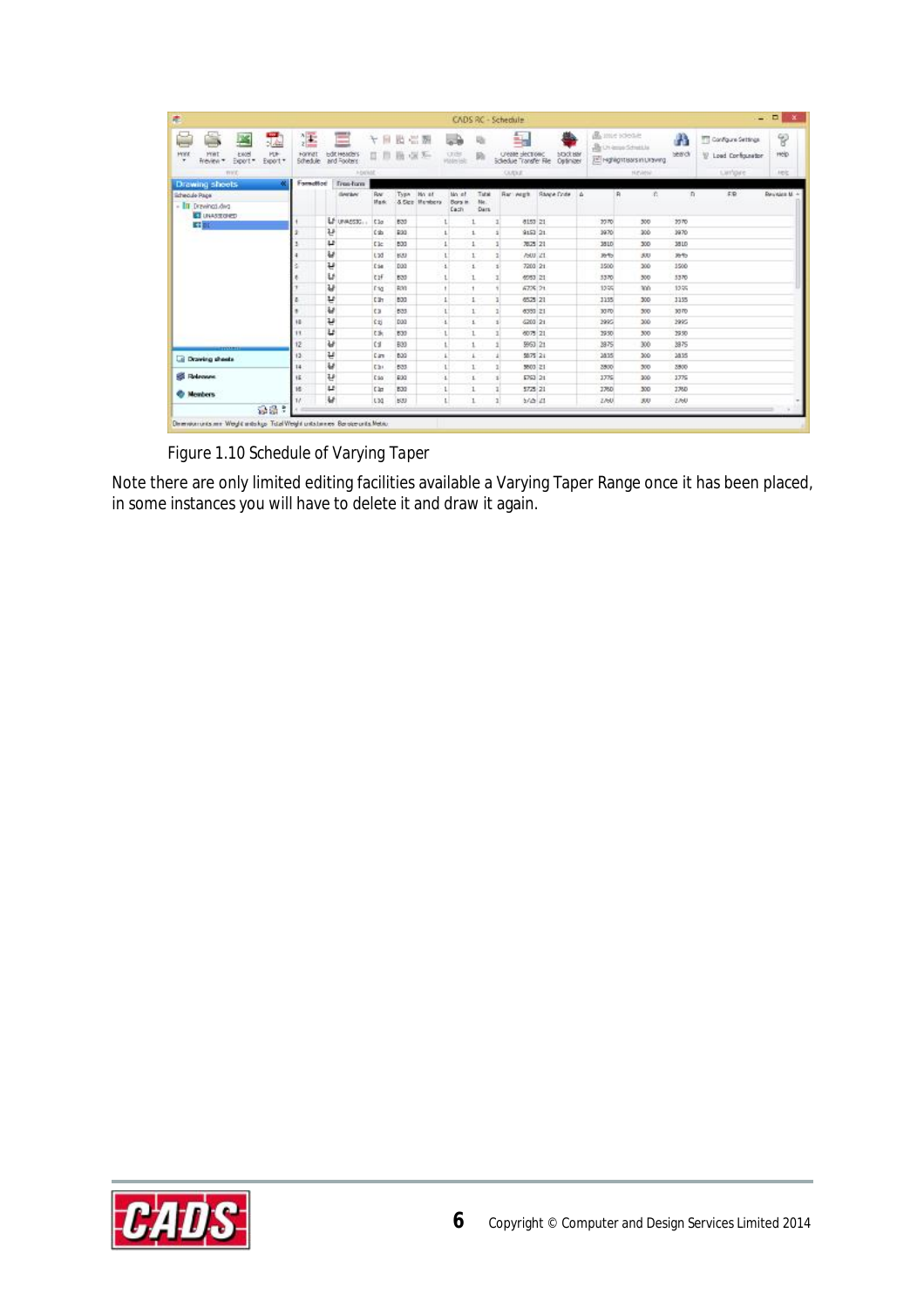## **2 Applying a Step Taper to a Linear Taper with two tapering legs**

Applying a Step Taper to a linear tapered shape code 21 with both the A and C Legs tapering will be explained in this example. Draw a suitable outline and end views as shown in the example drawing below;



*Figure 2.1 Typical Wall Outline* 

First you need to draw a linear tapered range inside the outline.

Select Draw Range – New Mark

Select Tapered Range Options

Select Linear Taper



*Figure 2.2 Range Type Selection & Tapered Range Type Selection* 

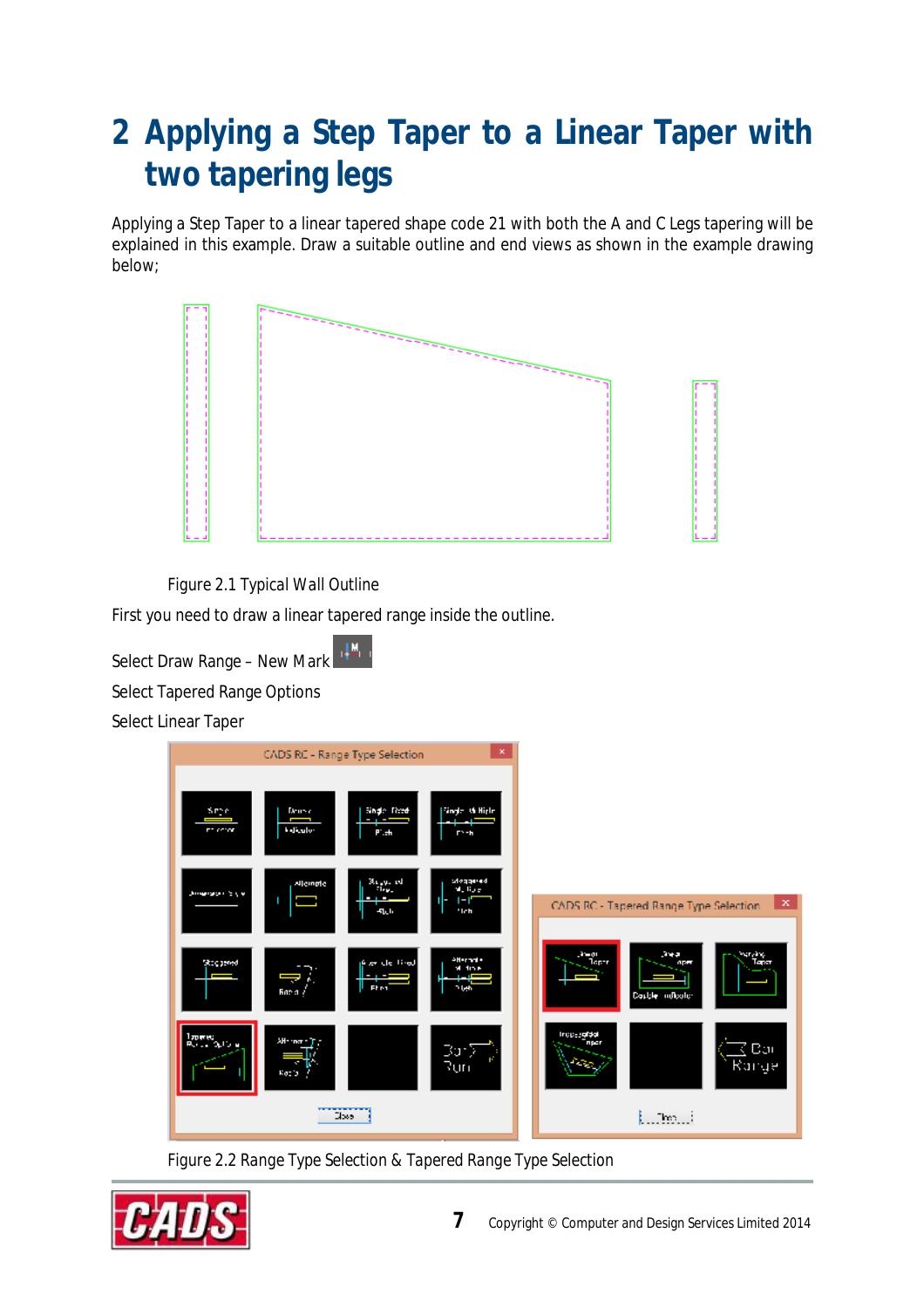In the Draw Bar Dialog select Shape Code 21, Side View, Grade B, 20mm dia, 200mm c/c

**Note**: You are setting the view to side in the main dialog so that when you are prompted to specify the dimensions of the first and last bars you can pick on the left and right end views of the wall.

|                                                    |                      |                     | <b>CADS RC - Bar Drawing</b> |                                                 |                                          | $\pmb{\times}$       |
|----------------------------------------------------|----------------------|---------------------|------------------------------|-------------------------------------------------|------------------------------------------|----------------------|
| Sketch Bar Shape Code:                             |                      | 00                  |                              | Set Sketch Bar                                  | Other                                    | Un-Scheduled Bar     |
| Shape Code                                         |                      |                     |                              |                                                 |                                          |                      |
| $\mathbf{2}$                                       | 00<br>01<br>11<br>12 | ۸<br> 21<br>Std.    |                              | Suppress c/c display<br>Suppress Label Multiply |                                          |                      |
| (c)<br>A<br>3                                      | 13<br>14<br>15       | 99<br>Del           |                              | View                                            | Alignment                                | Bar Style            |
| $\overline{B}$                                     | 21                   |                     |                              | Side<br>v                                       | Outer.                                   | Centre<br>v<br>v     |
| <b>Bar Label Data</b><br>Multi<br>No.Bars<br>Grade |                      | Size                | Prfx                         | Mark                                            | c/c                                      | Notes                |
| 1<br> 0 <br>B                                      |                      | 20<br>$\checkmark$  | v                            | 03                                              | 200                                      |                      |
| Assign Barto<br>Member                             |                      | Release             |                              | Drawing Sheet                                   |                                          | <b>Revision Mark</b> |
| Taper<br>v                                         | $\cdots$             | <b>UNASSIGNED</b>   | $\omega_{\rm e}$             | 02                                              | v<br>$\dddotsc$                          |                      |
| Bid Item                                           |                      | <b>Billing Code</b> |                              | <b>Bid Structure</b>                            |                                          |                      |
| UNASSIGNED Defai v                                 | $\Delta\Delta\phi$   | UNASSIGNED          | v.                           | <b>UNASSIGNED</b>                               | $\mathcal{G}_{\mathcal{E}}$<br>$\sim 10$ |                      |
| Dimension Data                                     |                      |                     |                              |                                                 | Set No.:                                 |                      |
| <b>Edit Dimensions</b>                             |                      | First Bar           |                              | Last Bar                                        |                                          | Extract Data         |
| <b>Bar Lengths</b>                                 |                      | 0                   | 0                            |                                                 |                                          | Couplers             |
| Current Def File: BS8666-2005.def                  |                      | OK                  | Cancel                       | Help                                            |                                          |                      |

*Figure 2.3 Draw Bar dialog* 

Select Set Sketch Bar

Select Shape Code 21, left view and click ok twice to return to the screen

| <b>CADS RC - Sketch Bar Selection</b><br>✔ Activate<br>Specify Shape Code to Depict Sketch Bar |                                        |              | $\times$     |
|------------------------------------------------------------------------------------------------|----------------------------------------|--------------|--------------|
| $\circ$<br>A                                                                                   | 00<br>01<br>11<br>12<br>13<br>14<br>15 | ۸            | View<br>Left |
| B                                                                                              | 21<br>$\overline{22}$                  | $\checkmark$ | Dimensions   |
| Sketch Bar represents Shape Code:                                                              |                                        |              | 21           |
| OK<br>Shape Code 21, Left view, dimension A, U-Bar.                                            | Cancel                                 |              | Help         |

*Figure 2.4 Sketch Bar Selection* 

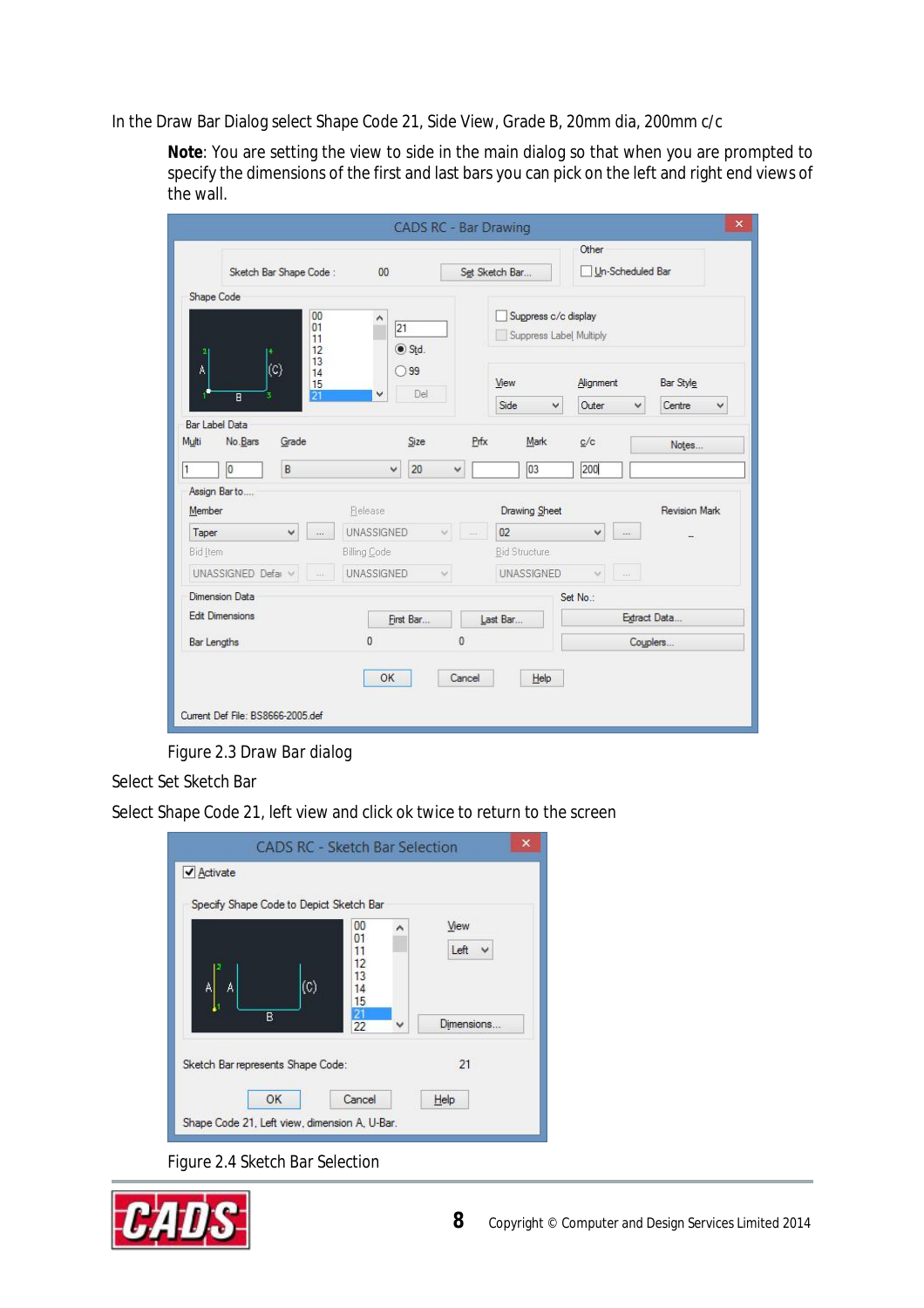Place the sketch bar and the range in the wall elevation, place the range from the shortest bar to the longest bar i.e. from right to left in this example.

When prompted to place the first bar pick the points as indicated in the diagram below



*Figure 2.5 Drawing the Linear Taper Range – points to pick for first & last bars*  Now to apply a step taper to Legs A & C of the tapering shape code 21

Double click on the Range Line or use the Edit Range Command, select Edit Range



*Figure 2.6 Edit Range dialog* 

Then click on Step Taper

| Number  | 33         | Run Option  | Average<br>v |
|---------|------------|-------------|--------------|
| Centres | 200.0      | Calc.Method | Centres<br>v |
| Slope   | Step Taper | Edit Dims   | Diagram      |

*Figure 2.7 Additional Edit Range dialog* 

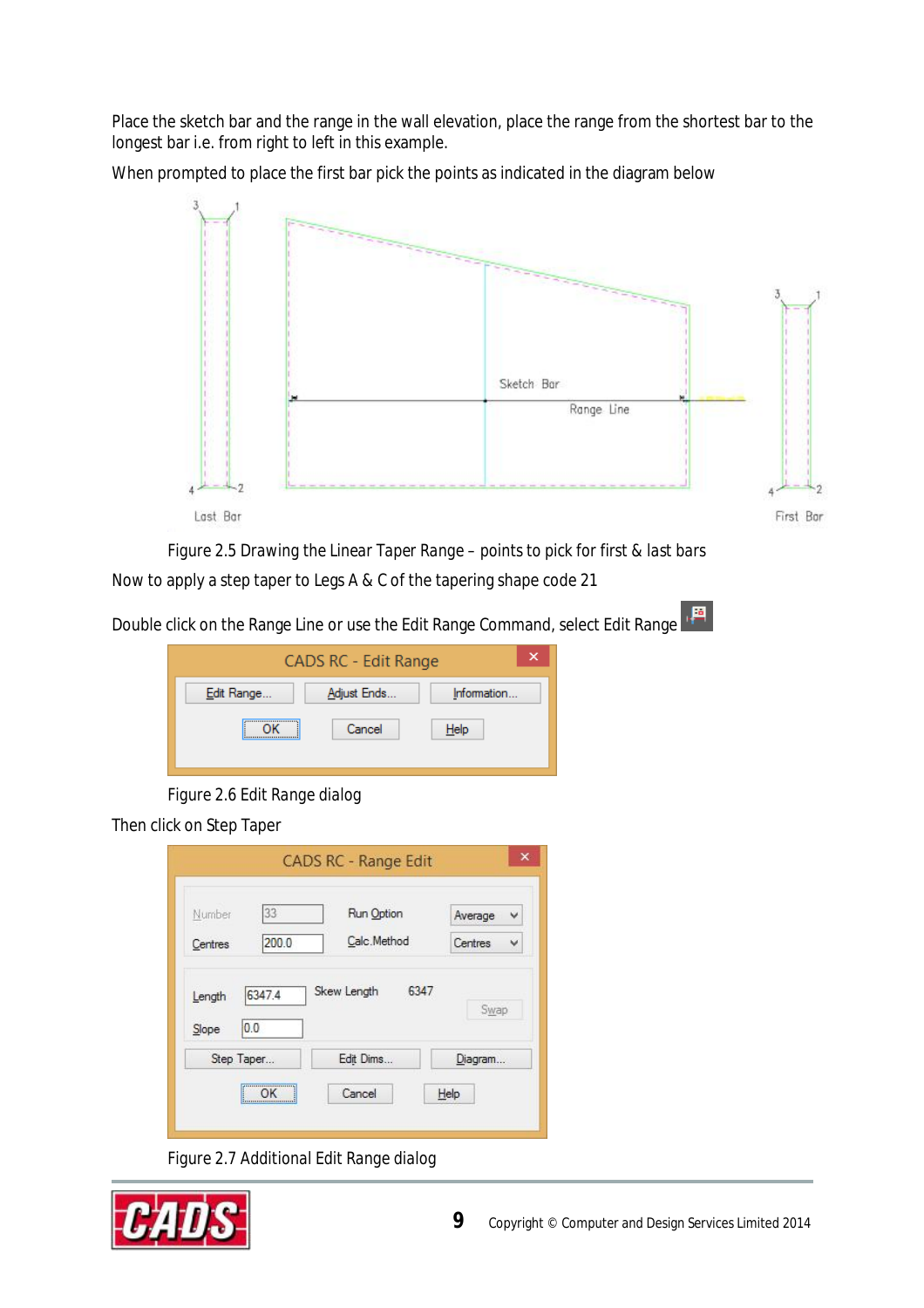An error message will be displayed saying that this tapered range has more than one tapering leg, not supported. This can be overcome by changing a setting inside CADS RC Global/General Configuration.

|                                                                                | Step Information |                                                                 |                                                              |                              |                      |                                                                        |                          | Dimensions Shown             |   |                  |
|--------------------------------------------------------------------------------|------------------|-----------------------------------------------------------------|--------------------------------------------------------------|------------------------------|----------------------|------------------------------------------------------------------------|--------------------------|------------------------------|---|------------------|
|                                                                                | Step Increment : | 0.0                                                             |                                                              | Method:                      |                      | Start at shortest bar                                                  | $\dot{\mathcal{Q}}$      | dimensions A - F             |   | dimensions G - R |
| Bar                                                                            |                  |                                                                 | No.                                                          | Length                       | Bend                 |                                                                        |                          |                              |   |                  |
| Mark                                                                           | Type             | Size                                                            | of<br>Bars                                                   |                              |                      | <b>CADS RC Step Range Facility</b>                                     |                          | $\pmb{\times}$               | E | F                |
| 03a<br>03 <sub>b</sub><br>03c<br>03d<br>03e<br>03f<br>03g<br>03h<br>03i<br>03j | В<br>B           | 20<br>20<br>20<br>$\frac{20}{20}$<br>20<br>20<br>20<br>20<br>20 | $\overline{1}$<br>1<br>$\overline{1}$<br>$\overline{1}$<br>1 |                              |                      | This tapered range has a more than one<br>tapering leg. Not supported. |                          | OK                           |   | Α                |
| 03k<br>03<br>03m<br>03n                                                        | B<br>B<br>B      | 20<br>20<br>20<br>20                                            | 1                                                            | 6759<br>6846<br>6932<br>7019 | 21<br>21<br>21<br>21 | 3259<br>3302<br>3346<br>3389                                           | 350<br>350<br>350<br>350 | 3259<br>3302<br>3346<br>3389 |   | v                |

*Figure 2.8 Step Taper Warning Message* 

Cancel out of the Edit Range function to the AutoCAD command line.



*Figure 2.9 Configuration Centre* 

In the Global/General Configuration dialog, set the top field to Range

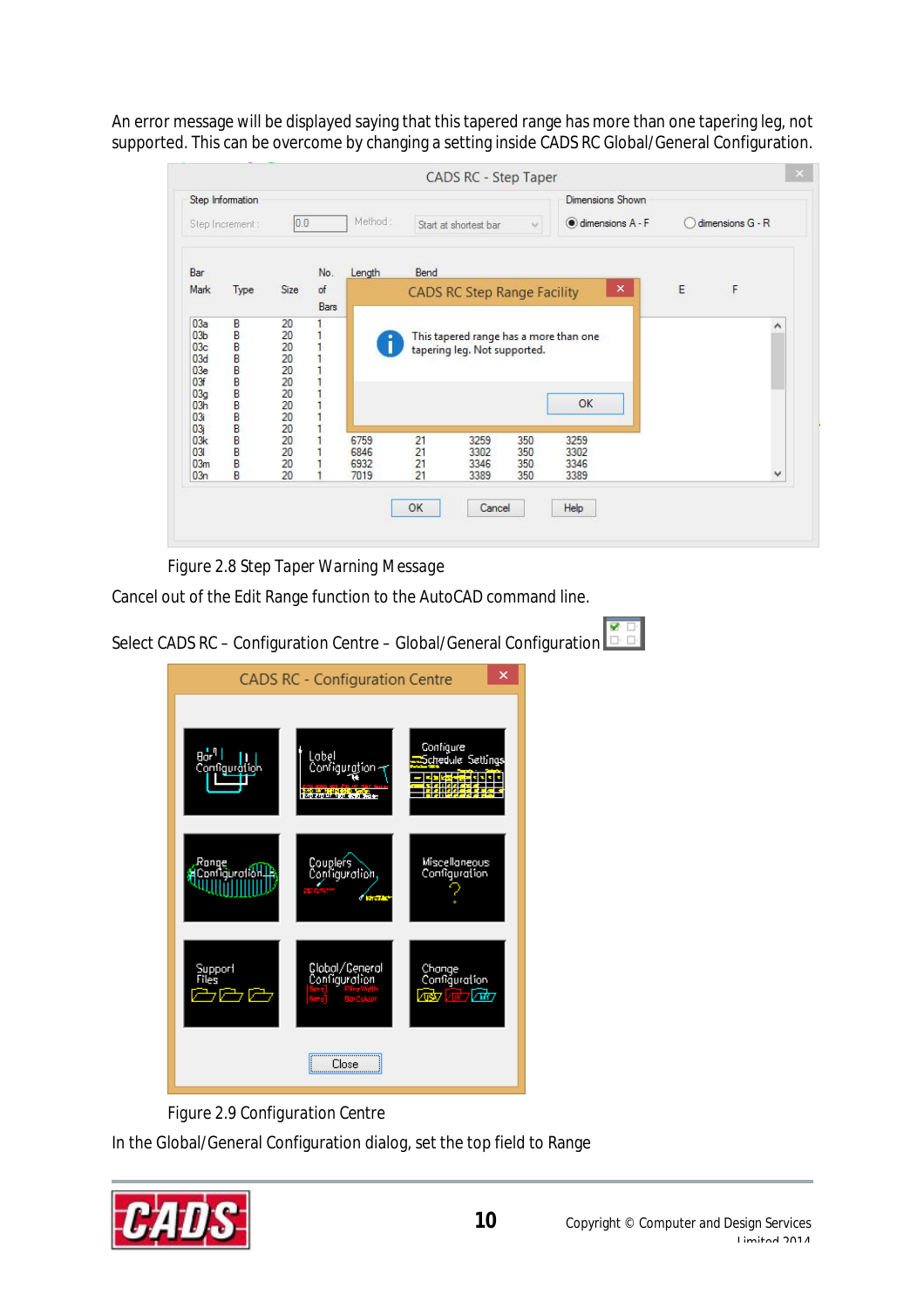Highlight RestrictStepMoreThan1TapLeg in the middle field

Type in No in the lower field and click Assign to CFG and ok

| <b>CADS Global Configuration Centre</b>                                                                                                                                                                                                                                                                                                                                                                                                                                                                                                                                                                                    | × |
|----------------------------------------------------------------------------------------------------------------------------------------------------------------------------------------------------------------------------------------------------------------------------------------------------------------------------------------------------------------------------------------------------------------------------------------------------------------------------------------------------------------------------------------------------------------------------------------------------------------------------|---|
| <b>RANGE</b>                                                                                                                                                                                                                                                                                                                                                                                                                                                                                                                                                                                                               | v |
| <b>ENABLEDIST</b><br>NEWVIEWDLG<br><b>STSNAP</b><br><b>OTSNAP</b><br><b>DISPLAYCCININCHES</b><br>RANGENUMBARSINCVALUE<br>AUTOTAPEREDSTEPPING<br><b>STEPPINGVALUE</b><br>STEPPINGINCORDEC<br><b>USERUNSIZEFACT</b><br><b>USERUNSIZEFACTUNDERSIZE</b><br><b>RUNSIZEFACT</b><br>DRAWRUNSPROPORTIONALTOBARSIZE<br>RCDOTBLOCK<br><b>ALWAYSPICKTAPEREDBAR</b><br><b>RANGETXTSTYLE</b><br>RANGETXTHEIGHT<br><b>DISPLAYRANGEBARPOINTERS</b><br><b>RANGEBARPOINTERSBLOCK</b><br><b>RANGEENDBLOCK</b><br><b>DOUBLEINDICATORRANGEENDBLOCK</b><br><b>RANGETXTWIDTHFACTOR</b><br>DISPLAYRUNOUTDIMENSIONS<br>RESTRICTSTEPMORETHAN1TAPLEG | ۸ |
| <b>RANGE</b><br>RESTRICTSTEPMORETHAN1TAPLEC                                                                                                                                                                                                                                                                                                                                                                                                                                                                                                                                                                                |   |
| No                                                                                                                                                                                                                                                                                                                                                                                                                                                                                                                                                                                                                         |   |
| Assign to CFG                                                                                                                                                                                                                                                                                                                                                                                                                                                                                                                                                                                                              |   |
| ОК<br>Cancel<br>Help                                                                                                                                                                                                                                                                                                                                                                                                                                                                                                                                                                                                       |   |

## *Figure 2.10 Global Configuration Centre*

Click Yes on the Apply these changes screen and close the Configuration Centre

| <b>CADS Global Configuration Confirmation</b>                                         |
|---------------------------------------------------------------------------------------|
| Do you want to Apply these changes?                                                   |
| You have assigned the following values :-<br>[RANGE] RESTRICTSTEPMORETHAN1TAPLEG = No |
|                                                                                       |
|                                                                                       |
| No                                                                                    |

*Figure 2.11 Global Configuration Confirmation*